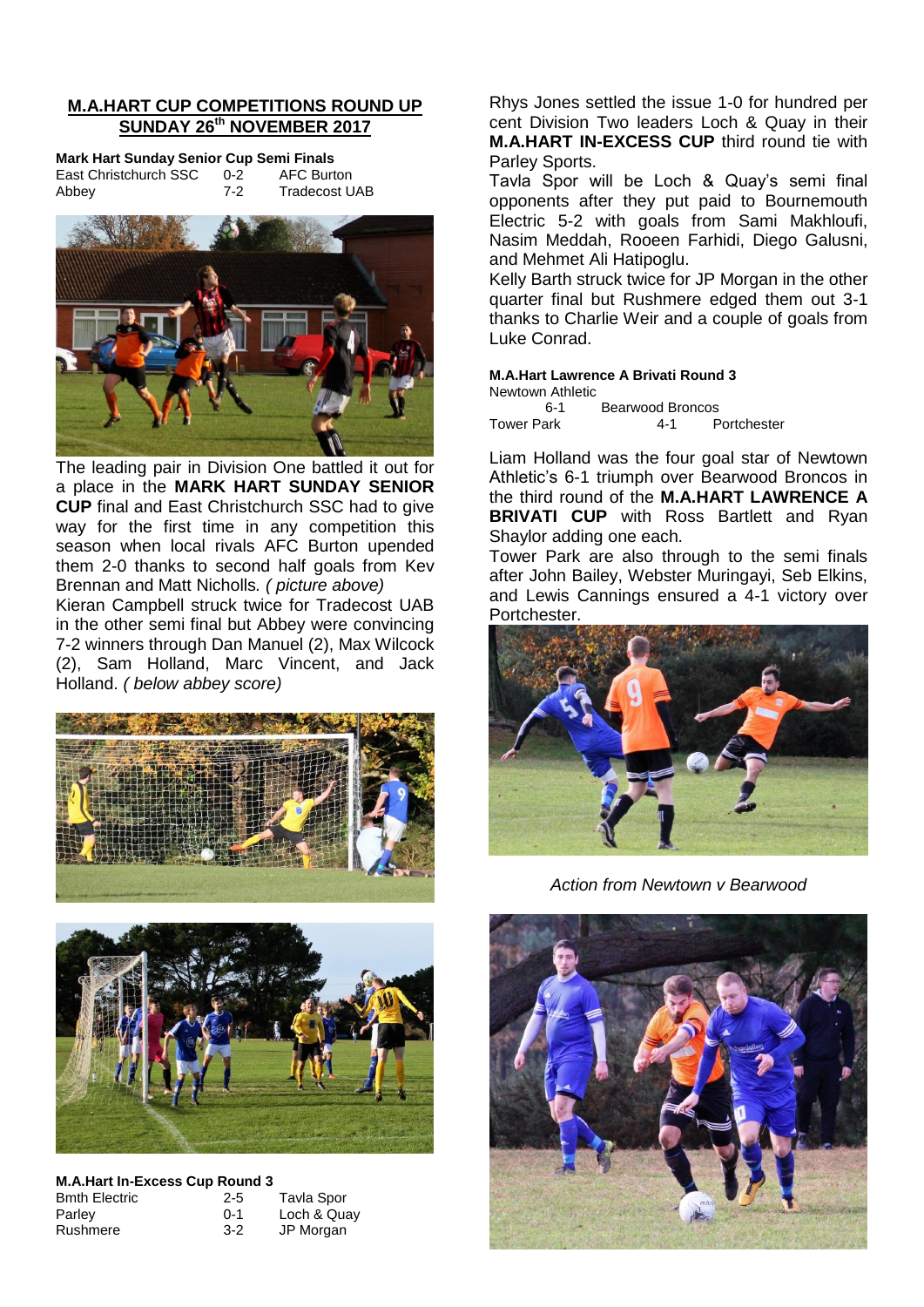# **HAYWARD SUNDAY LEAGUE ROUND UP SUNDAY 26th NOVEMBER 2017**

#### **Division One**

| <b>NMO</b>         | $5-2$   | <b>Talbot Rangers</b> |
|--------------------|---------|-----------------------|
| Shoulder of Mutton | $0 - 4$ | Vienna Suttoners      |

Vienna Suttoners had to endure considerable first half pressure before goals from Josh Thompson. Jon Watt, Liam House, and James Bainton gave them a 4-0 victory over Shoulder of Mutton in **DIVISION ONE.**

Matty Ings and Mickey Finch netted for Talbot Rise but the reigning champions sink to the bottom of the table after fellow strugglers NMO scuppered them 5-2 thanks to Lee Baxter, Jake Fields, Joe Petty, and a couple of goals from Dan Marks.

| <b>POS</b>          | <b>DIVISION ONE</b>                 |    |              |                |                | D L GD    | <b>PTS</b> |
|---------------------|-------------------------------------|----|--------------|----------------|----------------|-----------|------------|
| 1                   | East Christchurch SSC First         | 6  | 6            | $\Omega$       | $\Omega$       | 19        | 18         |
| 2                   | AFC Burton First (Sun)              | 8  | 5            | $\mathcal{P}$  | $\overline{1}$ | 11        | 17         |
| 3                   | <b>Tradecost UAB First</b>          | 8  | 4            | 0              | 4              | -7        | 12         |
| 4                   | <b>Abbey First</b>                  | 73 |              |                |                | 2 2 14    | 11         |
| 5                   | <b>Vienna Suttoners First</b>       |    | 3            | $\overline{1}$ | 3 2            |           | 10         |
| 6                   | N M O First                         |    | 2            | $\Omega$       |                | $5 - 126$ |            |
| 7                   | Shoulder of Mutton United First 8 2 |    |              | 0              |                | 6 - 16    | 6          |
| 8                   | <b>Talbot Rangers First</b>         |    | 1            | 1.             |                | $5 - 11$  | 4          |
| <b>Division Two</b> |                                     |    |              |                |                |           |            |
|                     | <b>AFC Stourvale</b><br>6-4         |    | AFC Wimborne |                |                |           |            |

Joe Sullivan bagged a hat-trick in AFC Stourvale's 6-4 success against AFC Wimborne in **DIVISION TWO** with Peter Richmond-Cole (2) and Robbie Johnson also on target while Dean Norman and Tayo Francis scored two each in Bournemouth Sports Mercury's 5-1 triumph over NMO Reserves with the other goal coming via Dave Cavill.

Bmth Spts Mercury 5-1 NMO res

| POS | DIVISION TWO                     |    | w |              |   | GD   | PTS |
|-----|----------------------------------|----|---|--------------|---|------|-----|
| 1   | Loch and Quay First              | 8  | 8 | $\mathbf{0}$ | 0 | 34   | 24  |
| 2   | Bournemouth Electric (Sun) First | 7  | 5 | 1            | 1 | 10   | 16  |
| 3   | <b>Rushmere First</b>            |    | 5 | $\mathbf{0}$ | 2 | 6    | 15  |
| 4   | <b>AFC Stourvale First</b>       | 9  | 4 |              | 4 | $-2$ | 13  |
| 5   | <b>AFC Wimborne First</b>        | 9  | 3 | 1            | 5 | -6   | 10  |
| 6   | N M O Reserves                   | 10 | з | 1            | 6 | -7   | 10  |
| 7   | Parley Sports Sunday             |    | 2 | 3            | 2 | O    | 9   |
| 8   | Bournemouth Sports Sunday        | 9  | 3 | 0            | 6 | -2   | 9   |
| 9   | JPMorgan First                   | 6  | 2 | O            | 4 | -3   | 6   |
| 10  | Magpies (Sunday) First           | 8  | 1 |              |   |      |     |
|     |                                  |    |   |              |   |      |     |

### **Division Three**

| AFC Burton res      | $3-0$   | Ferndown Forest              |
|---------------------|---------|------------------------------|
| <b>AFC Fiveways</b> | $1 - 2$ | <b>Bmth Athletic</b>         |
| Poole Wanderers     | $3 - 4$ | <b>Richmond Park Rangers</b> |
| West Howe           | P-P     | Tavern                       |

Richmond Park Rangers grabbed a last minute winner to topple **DIVISION THREE** pacesetters Poole Wanderers 4-3 with goals from Stuart Marshall (2), John Callaway, and Lee Pearson.

Ash Damen and Tyler Molyneaux gave Bournemouth Athletic the edge 2-1 against AFC Fiveways while AFC Burton Reserves poleaxed Ferndown Forest 3-0 with goals from Ananda Kumar Nair, Drew Underwood, and Dan Bailey.

| POS | <b>DIVISION THREE</b>            | P  | w |   |   | GD    | PTS |
|-----|----------------------------------|----|---|---|---|-------|-----|
|     | Poole Wanderers                  | 10 |   |   | з | 9     | 21  |
|     | West Howe                        |    | 5 | 2 | O | 12    | 17  |
| 3   | <b>Tavla Spor</b>                | 6  | 4 | 2 | 0 | 25    | 14  |
| 4   | <b>Vienna Suttoners Reserves</b> | 7  | 4 |   | 2 | З     | 13  |
| 5   | <b>AFC Fiveways</b>              |    | 3 | 2 | 2 | 11    | 11  |
| 6   | Richmond Park Rangers First      | 8  | 3 |   | 4 | -9    | 10  |
|     | Bournemouth Athletic t           | 6  | 3 | O | з | -5    | 9   |
| 8   | AFC Burton Res (Sun)             | 10 | 2 |   | 7 | $-14$ | 7   |
| 9   | The Tavern First                 | 6  |   | 2 | 3 | -5    | 5   |
|     | Ferndown Forest First            | 9  |   |   |   |       |     |

#### **Division Four**

| Alderney Manor           | $3-5$   | West Mullen   |
|--------------------------|---------|---------------|
| <b>KB Sports</b>         | $4 - 3$ | Morden        |
| Scott V                  | 4-8     | Poole Borough |
| <b>Tradecost UAB Res</b> | $3-3$   | Pilot         |
|                          |         |               |

**DIVISION FOUR** leaders Tradecost UAB Reserves netted through George Webb (2) and an own goal but nearest rivals Pilot held them to a 3-3 draw in the top of the table clash thanks to Tom Willis and a couple of goals from James Strickland.

KB Sports take over in second place after Ryan Malcolm, Jordan Hayter, Johnny Martin, and Macauley Raney gave them the edge 4-3 against Morden while Mike Collins and Craig Baker both rattled in four when Poole Borough ambushed Scott V 8-3.

Sam Thompson, Toby Williams, and Aaron Carrivick struck for Alderney Manor but West Mullen surprised them 5-3 thanks to Jamie Robinson and Brad Gale's four goal blast.

| <b>POS</b> | <b>DIVISION FOUR</b>   | Р  | w |   |   | GD | PTS   |
|------------|------------------------|----|---|---|---|----|-------|
| 1          | Tradecost UAB Reserves | 9  | 6 | 2 |   | 29 | 17 *  |
| 2          | <b>KB Sports</b>       | 8  | 5 | 0 | 3 | -3 | 15    |
| 3          | Pilot FC               |    | 4 | 2 |   | 21 | 14    |
| 4          | <b>Alderney Manor</b>  |    | 4 |   | 2 | 8  | 13    |
| 5          | Newtown Athletic       | 4  | 2 |   |   | 13 | $10*$ |
| 6          | Portchestert           | 6  | 3 |   | 2 |    | 10    |
| 7          | Bearwood Broncos       | 6  | 2 | 3 |   |    | 9     |
| 8          | West Mullen            | 6  | 3 | 0 | 3 | -4 | 9     |
| 9          | Poole Borough          | 10 | 3 | 1 | 6 |    | 7*    |
| 10         | Scott V                |    | 1 | U | 6 | -8 | 3     |
|            | Morden                 | 8  |   | 1 |   |    | 1     |



**Division Five**

AFC Wimborne P-P Vienns Suttoners A